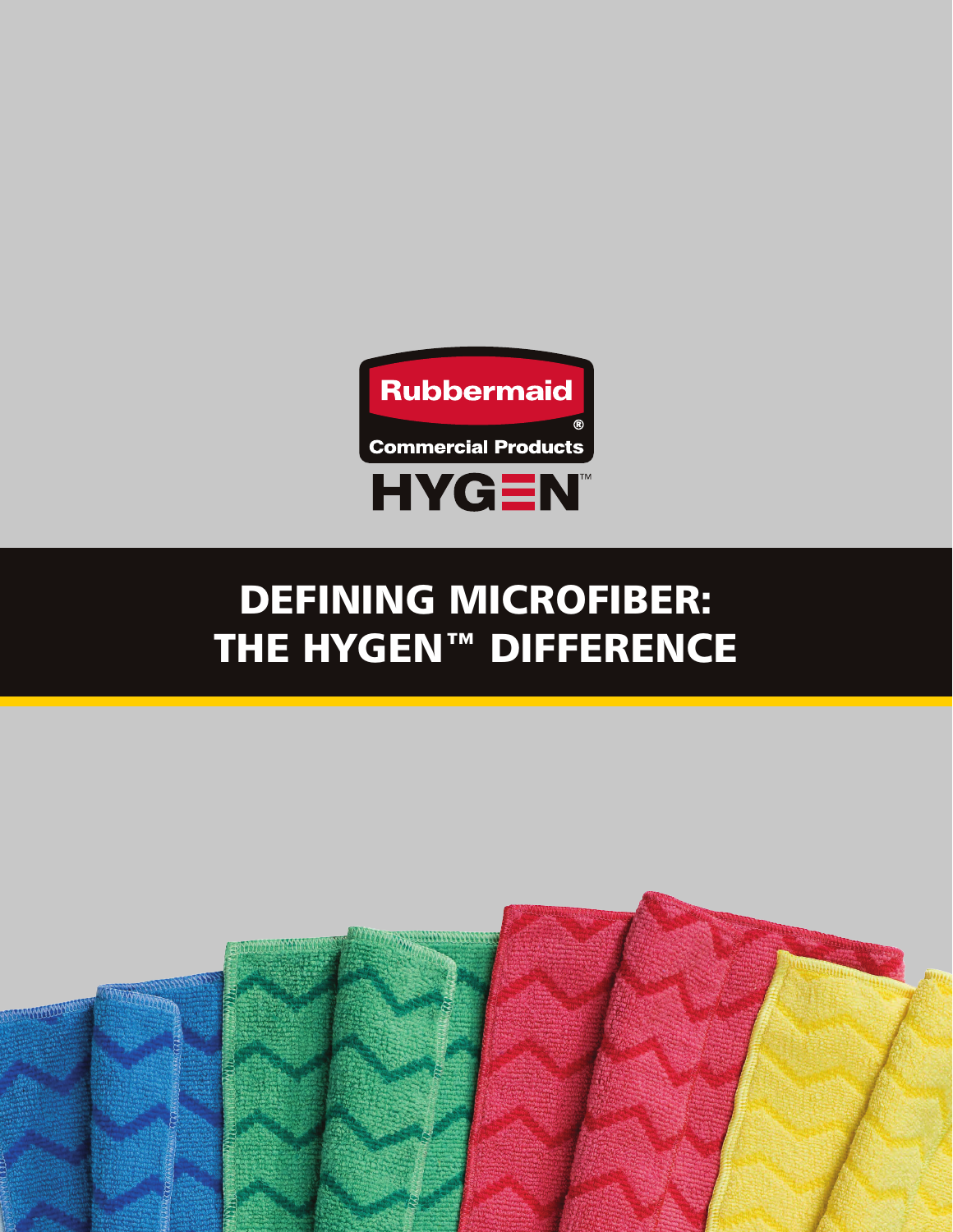# EXECUTIVE SUMMARY

The focus on effective environmental cleaning has never been as intense as it is now in the midst of the SARS-CoV-2, the virus responsible for COVID-19, global pandemic. The contaminated environment plays a direct role not only in the transmission of SARS-CoV-2,<sup>1</sup> but also in the healthcare setting, for a wide range of healthcare-associated infections.2 As facilities across the globe struggle to mitigate spread of COVID-19, they are increasingly looking to effective, efficient and evidence-based cleaning solutions.

Microfiber cloths and mops have been identified as "essential tools in an infection-control program,"3 because they provide superior microbe and organic matter removal compared to traditional textiles. $3-7$  They have also been shown to have cost-saving and ergonomic benefits. These advantages are a direct result of microfiber's design, including its incredibly fine size, large surface area and electrostatic charge in use.<sup>3-7</sup> Each of these features translates into a highly effective cleaning tool with superior absorption and microbe removal.<sup>3-7</sup>

Not all microfiber is created equal. There are distinct differences in composition, size and design amongst specific microfiber products that directly impact efficacy. Identifying quality microfiber necessitates an evaluation of its material composition, its split factor and its product testing, including cleaning performance, durability and microbial removal.

HYGEN™ microfiber is engineered to incorporate all of the evidence-based features that yield a highly effective and durable microfiber product. HYGEN is constructed from premium polymers, competitor tested, and proven to remove 99.7% or more of tested clinically relevant microorganisms. HYGEN's unique, science-based design provides an added level of assurance against the many variables that can impact the cleaning and disinfection process while also ensuring durability so that an investment in a product yields a long lifespan.

In this unprecedented era in which environmental cleaning has become a global priority, it is imperative to use a cleaning tool like HYGEN™ microfiber whose efficacy and efficiency have been demonstrated across a range of settings.

*HYGEN's unique, science-based design provides an added level of assurance against the many variables that can impact the cleaning and disinfection process while also ensuring durability so that an investment in a product yields a long lifespan.*

*In this unprecedented era in which environmental cleaning has become a global priority, it is imperative to use a cleaning tool like HYGEN™ microfiber whose efficacy and efficiency have been demonstrated across a range of settings.*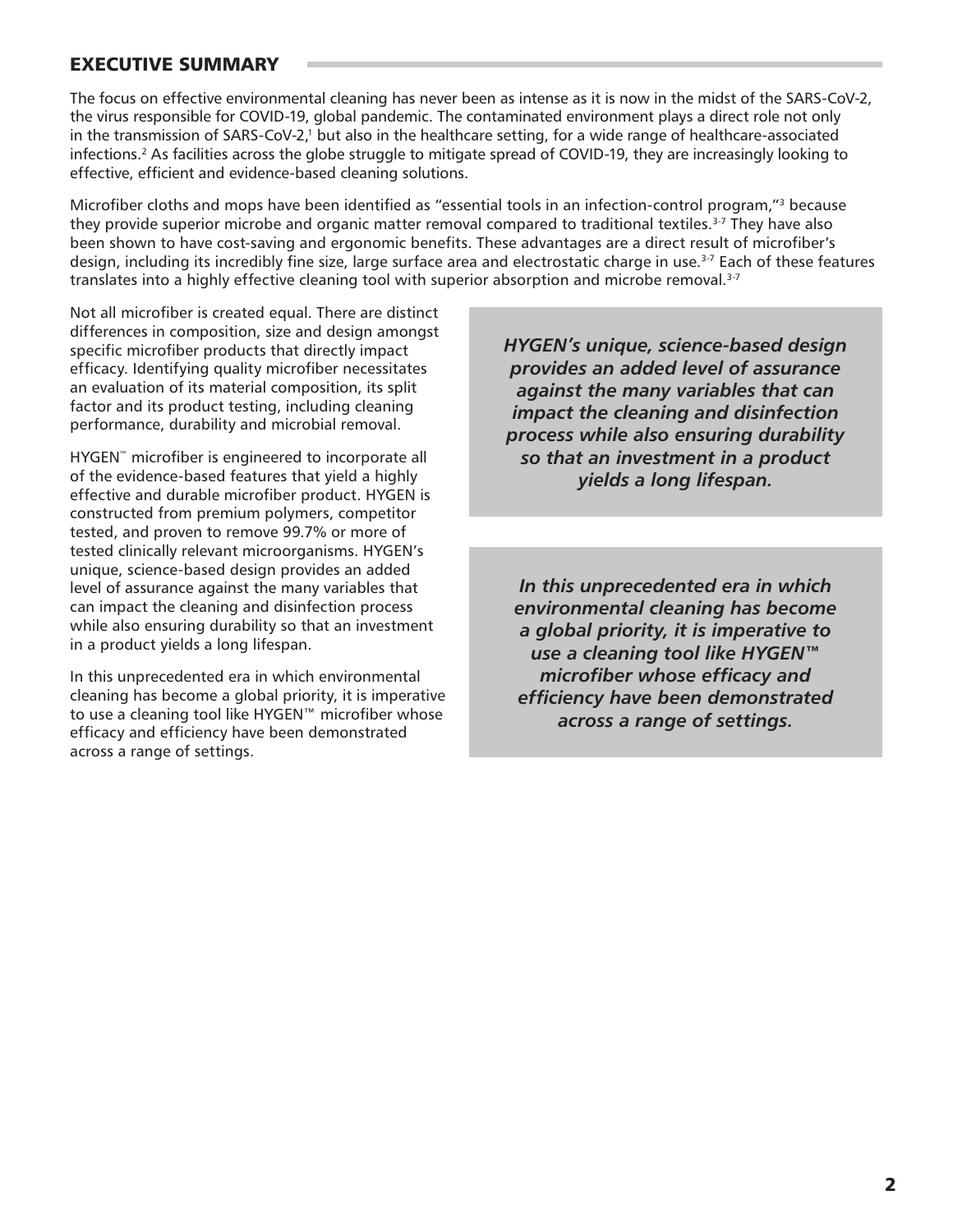## INTRODUCTION

Over the past two decades, multiple clinical studies have demonstrated that the environment plays a significant role in the transmission of infection. Research has shown that not only do many pathogens, including viruses and multidrug-resistant bacteria, frequently contaminate the healthcare environment in particular, but also that they can survive in it for extended periods of time. This knowledge, set against the backdrop of the roughly 700,000 illnesses and 72,000 deaths that occur from healthcare-associated infections (HAI) each year and the recent emergence of SARS-CoV-2—the coronavirus responsible for COVID-19, has made cleaning and decontamination of the healthcare environment a global priority.<sup>1-2</sup>

Accordingly, considerable science-based efforts have been made to identify opportunities for improving environmental cleaning methods and practices. One of the key paradigm shifts in cleaning practices has been the transition from cotton cloths and string mops to microfiber textiles.<sup>3</sup> Several seminal studies in the early to mid-2000s demonstrated that not only were microfiber products more effective in removing microbes, dust and other debris from surfaces, but also that they were more user-friendly and costeffective.<sup>3-6</sup> Today, microfiber represents the standard of care for cleaning textiles, but it is important to note that not all microfiber is the same. In fact, there

*Today, microfiber represents the standard of care for cleaning textiles, but it is important to note that not all microfiber is the same. In fact, there is wide variability among microfiber products and some of the fundamental differences have major implications for performance and outcomes.* 

is wide variability among microfiber products and some of the fundamental differences have major implications for performance and outcomes.

## WHAT IS MICROFIBER?

At its most basic, the term "microfiber" refers to a synthetic fiber measuring less than one denier, a unit of measurement for the linear weight or mass density of fibers, or more simply put, a measurement of the fiber thickness.<sup>5-6</sup> Technically, one denier is the equivalent of 1 gram per 9,000 meters,<sup>7-8</sup> but it is perhaps more helpful to think of a denier in relative terms: for example, the average human hair is approximately 20 denier. A microfiber, measuring in at less than one denier, is accordingly just that—a "micro" or very small fiber.

The vast majority of microfiber is made from synthetic polymer materials, most commonly polyesters, polyamides (e.g. nylon) or some combination of the two.<sup>5-6,9</sup> While in some products, such as clothing, natural fibers like cotton may be interwoven with the microfiber; in the cleaning industry, microfiber is almost exclusively synthetic. These synthetic polymers are what provide microfiber with some of its defining features, including tensile strength and durability, but it is the precise polymer make-up of microfiber products that determines the product's efficacy.<sup>9</sup>

## HOW IS MICROFIBER MADE?

All microfiber begins with the process of extrusion—which in manufacturing is literally the process of shaping a substance by forcing it through a mold. The synthetic polymer(s) of the microfiber (e.g. polyester, polyester plus polyamide, etc.) is forced through an apparatus designed to create a product of a certain cross-sectional diameter. As the material moves through the apparatus, a process combining heat and spinning melds the polymers together to form one continuous fiber or filament.

A major point of differentiation for microfiber products is whether single or multiple synthetic polymers are extruded. If a single polymer (e.g. 100% polyester) is used, the microfiber is called an extruded or *monofilament* microfiber. If the extrusion process involves more than one polymer, polyester and a polyamide, the fiber produced is called an extruded *blend* fiber—for the obvious reason that two materials have been blended together. At this stage, blended fibers do not technically classify as *microfiber* because they are larger than one denier. However, unlike monofilament microfiber, extruded blend fibers can then undergo a second critical process called splitting which significantly reduces the size of the fibers—in some cases, to well below one denier.

Splitting occurs when chemical (alkaline) and mechanical forces are used to split the surface of the extruded blend microfiber, separating the polyester from the polyamide and creating microscopic wedges and crevices along the surface, the net effect of which is to dramatically increase the microfiber's total surface area.<sup>6,9</sup> The number of splits, or wedges and crevices along the surface can vary from one microfiber product to another, but the greater the number, the greater the surface area of the microfiber product and the smaller the size of the fibers.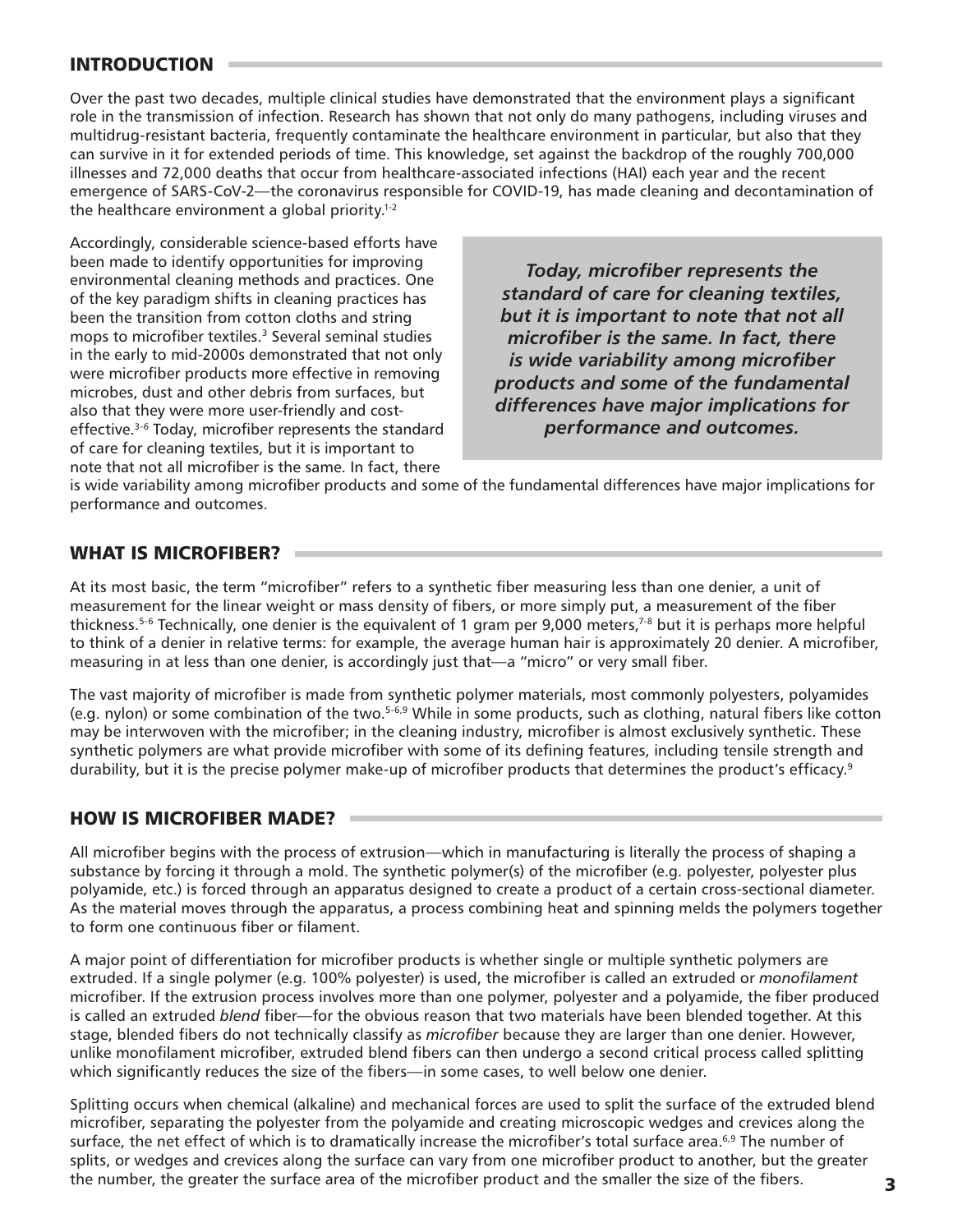## HOW DOES MICROFIBER WORK?

Understanding how microfiber is made facilitates an understanding of how it works as a cleaning tool. On the most basic level, the efficacy of microfiber is a function of its fiber's very small size. A microfiber product in which individual microfibers are knit together is able to trap microscopic particles, microbes and liquids within the intricate network of small fibers far more effectively than larger fibers. This small fiber size also allows the microfibers to penetrate and "clean" microscopic apertures in porous surfaces.<sup>3</sup>

A cleaning tool comprised of thousands of microfibers knit together also has the added benefit of a large collective surface area. This large surface not only allows for greater particle "capture" but also enhances a microfiber product's absorbency through capillary action. Capillary action is the process by which the stronger attraction between a water molecule and a surface (e.g. the highly absorbent polyamide in split microfiber) overcomes the attraction between two water molecules, thereby drawing the liquid up the surface.<sup>10</sup> The more surface area available for capillary action to occur, the greater the absorption of fluid—along with the microbes and particles contained within that fluid. This is why microfiber can absorb as much as six times its weight in water.<sup>3-4</sup>

Microfiber also generates a positive electrostatic field in use.<sup>3,5,11</sup> This is key because most dust, dirt and bacteria have a net negative charge and thus are naturally attracted to the microfiber where they are then retained inside the microscopic crevices.<sup>3-4,11-12</sup> And because of the larger surface area of microfiber products, there is more space available to trap and retain the targeted microbes, dust and debris.

Split microfiber has added functional benefits beyond those afforded by monofilament microfiber. To begin with, the polymers used in the blend each provide valuable qualities. Polyester is a durable polymer that provides optimized cleaning performance, while polyamide (e.g. nylon) further enhances microfiber's absorbency. Most importantly, however, the splitting process renders an already small fiber even smaller—considerably more so than a monofilament microfiber. This amplifies all the benefits related to microfiber's small size including the already considerable surface area so that the split microfibers have up to 40 times the surface area of a regular cotton fiber.<sup>4</sup>

Another effect of splitting is enhanced mechanical cleaning action. The sharp edges between the triangular wedges and crevices of the microfiber surface that are created by splitting help "grab" microbes, dust and debris as the microfiber product is moved over a surface.<sup>4,6,9</sup> Importantly, this doesn't just apply to a smooth surface. The small size of the fibers along with the split edges allow them to "grab" material that might be found in microscopic abrasions, nooks, or crannies on a surface that are invisible to the naked eye but which can potentially serve as reservoirs for microbes.<sup>3,5</sup> By contrast, larger fibers are likely to pass over these microscopic spaces allowing the microbes to remain.<sup>5</sup>

## DETAILS MATTER: HOW TO DISCERN QUALITY MICROFIBER

Clearly, not all microfiber is the same and the features that differentiate them directly impact the product's performance. Not surprisingly, studies published in peer-reviewed literature have demonstrated significant variability among different microfiber products in terms of absorbency, cleaning efficacy and microbial removal.<sup>9,13</sup> Accordingly, there are a number of basic factors to be considered when choosing among microfiber options:

- **Material Composition:** Monofilament polyester microfiber delivers good cleaning performance, but polyester/polyamide blend microfiber delivers optimal cleaning *and* absorbency performance.
- **Split Factor:** Splitting increases surface area and optimizes capture of debris and microbes and absorption of liquids. The percentage of fibers that is split is critical, but if a blended fiber is not split, it is not a true microfiber (i.e. < one denier) and thus loses the performance value inherent in its small size. Does the microfiber have a high split percentage?
- **Product Testing:** Are there in-use testing results for the product that compare performance to other microfiber products for a variety of functions, including among others:
	- **Cleaning Performance:** how effectively *and* efficiently does the product work?
	- **Durability:** how does the product hold up over time with repeated use and laundering? What is its lifespan?
	- **Microbial Removal:** Are there testing results demonstrating the percentage of microbes removed with the product? Do these results demonstrate removal of clinically relevant pathogens such as methicillin-resistant *Staphylococcus aureus* and *Clostridioides difficile*?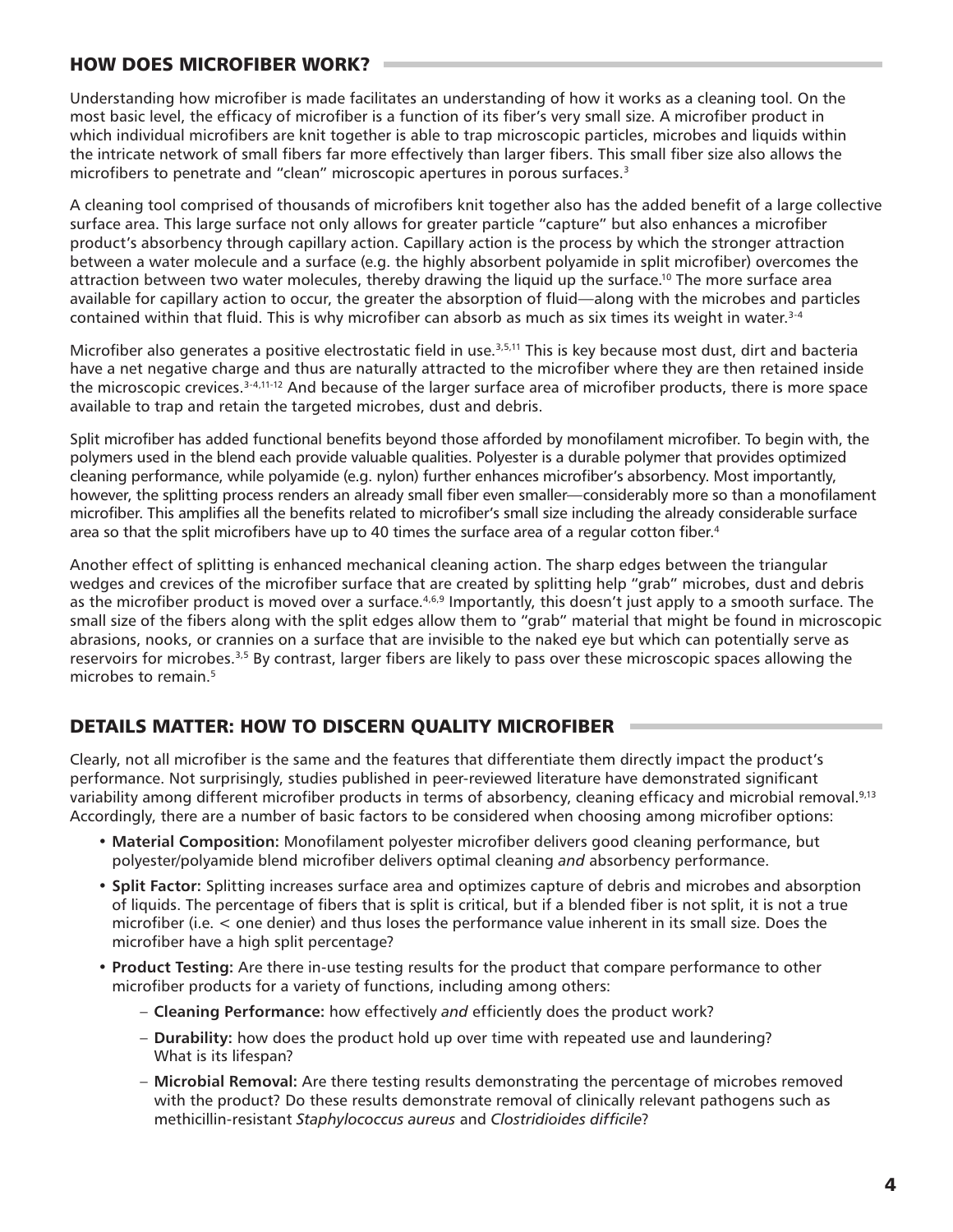## MICROFIBER WET PADS

There are also product-specific features that should be considered. This is particularly true for mop pads which have a "face"—the surface of the pad that actually cleans the floor, an "inner layer"—the cushioning buffer layer between the frame and the floor, "backing"—the outer surface of the pad which impacts laundering durability and secure attachment to the mop frame, and "edging" which affects durability and pad structure. The composition and design of these different features can significantly impact performance:

- **Face Material:** Mop pads used for wet mopping need an optimal balance of polymers in their face material. This is because microfiber alone, when wet, has such a strong attraction to the floor surface, that it becomes difficult to move—a phenomenon called drag force. However, when larger polyester fibers are interwoven with the microfiber, they help reduce the drag force, or effort required to move the pad across the floor. Polypropylene fibers also reduce drag force but, more importantly, provide scrubbing power because of their stiffness. The most effective wet pads optimally combine these fibers to maximize performance.
- **Inner Layer:** The inner layer of a mop pad primarily serves as a supportive buffer between the mop frame and the floor, but also impacts how the fluid retained by the microfiber is released. The type of material used in the inner layer directly influences how well that process is accomplished. Polyester and polypropylene inner layers can help augment absorption and facilitate uniform fluid release. By contrast, foam, though cheaper, does not release liquid well, acting like a sponge that releases all the liquid when pressure is applied. Foam can also provide a potential breeding ground for bacteria<sup>14</sup> and deteriorate faster with laundering.<sup>15</sup>
- **Backing:** The main function of backing material is to serve as the attachment between the pad and the frame. This is key because secure attachment ensures coordinated movement of the frame and pad throughout the mopping process. Nylon and polyester are often used in backing because both are generally durable polymers; however, the critical role of the backing in ensuring secure attachment means even nuanced differences in durability matter. Polyester is more durable than nylon which means it is better able to withstands the harsh, but necessary, effects of bleach and high temperatures used in the laundering process.<sup>16</sup>
- **Edging:** Like backing, edging ensures that the mop face can do its job. That can only be accomplished if the pad maintains its shape through use and laundering and is able to be securely and uniformly attached to the frame. While stitched edges can curl, stretch or abrade over time, taped edges retain the pad's original shape.

## THE HYGEN™ DIFFERENCE =

Rubbermaid Commercial Products' HYGEN microfiber is rooted in science: science-based design, outcomes and performance. The products are engineered to incorporate all of the evidence-based factors and features that yield the most durable and effective microfiber cleaning textiles. All HYGEN microfiber is:

• **Manufactured from Premium Polymers:** for optimal cleaning and absorbency.

*Rubbermaid Commercial Products' HYGEN microfiber is rooted in science: sciencebased design, outcomes and performance.*

- **Competitor-Tested** by an accredited laboratory.
- **Proven to Remove 99.7% or More of Tested Microorganisms** by third-party laboratories, including *Clostridioides difficile, Pseudomonas aeruginosa,* methicillin-resistant *Staphylococcus aureus, Feline calicivirus and and OC43, a coronavirus belonging to the same genus as SARS-CoV-2*.

Additionally, all launderable HYGEN microfiber is:

- **16-Split**, in over 95% of fibers, for maximized surface area and optimal microbe and particle removal.
- **Highly Durable** owing to unique product construction and, in the case of wet pads, industry-leading backing design.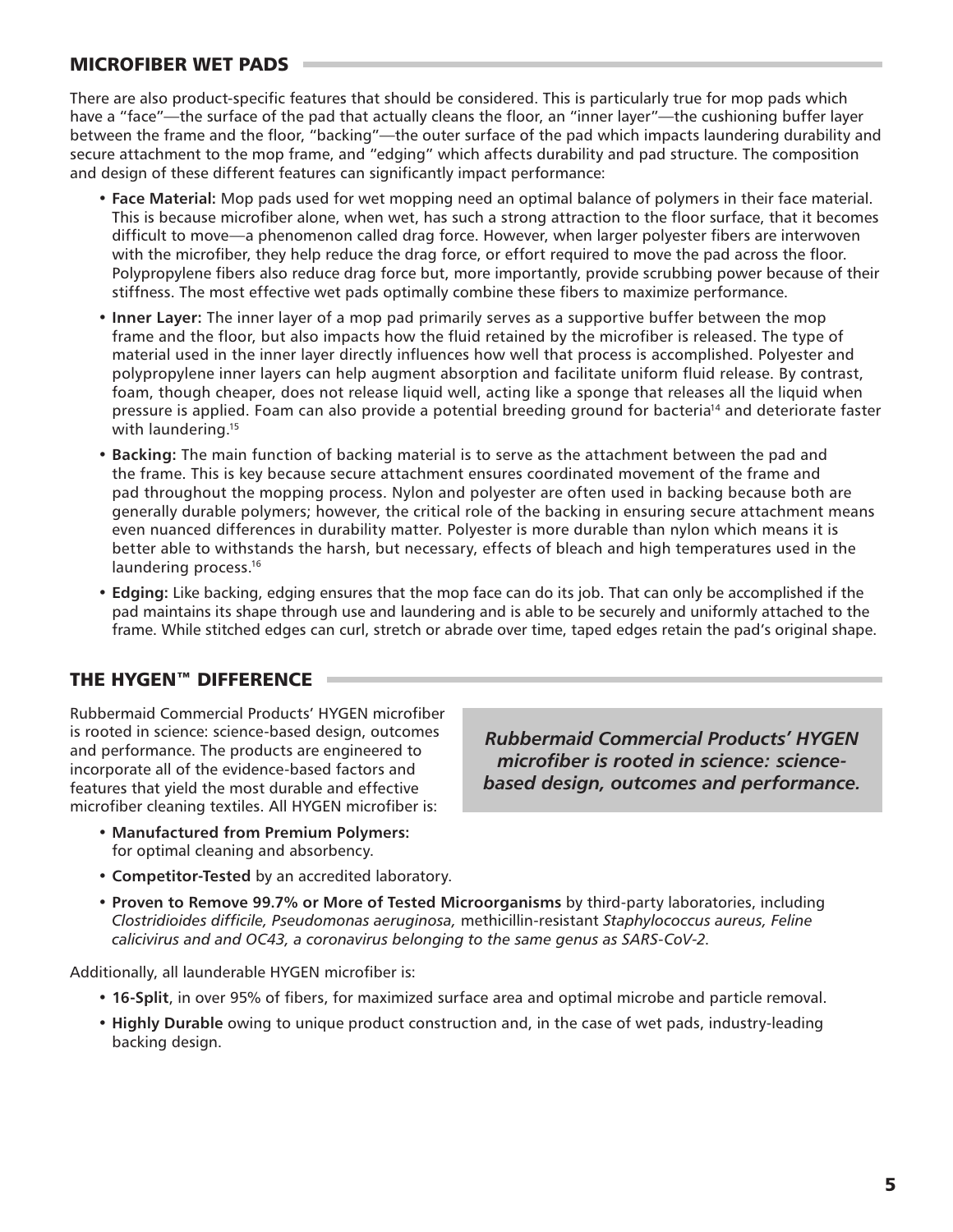# SCIENCE-BASED DESIGN

#### **Efficacy**

The goal of cleaning in any setting, but particularly in the healthcare setting, is to remove dirt and debris and any microorganisms that may pose an infection risk. Numerous studies have shown that hand contact with contaminated surfaces plays a pivotal role in the transfer of pathogens between patients and healthcare workers.<sup>17-19</sup> Accordingly, in their Guidelines for Environmental Infection Control in Health-Care Facilities, the Centers for Disease Control and Prevention (CDC) state that "cleaning and disinfecting environmental surfaces as appropriate is fundamental in reducing their potential contribution to the incidence of healthcare-associated infections." 17 The COVID-19 pandemic, along with outbreaks of infectious diseases on cruise ships and in the food processing industry, have demonstrated that these principles don't just apply to healthcare settings.<sup>20-21</sup>

The CDC identifies cleaning as the first step in the disinfection process because organic matter and debris interfere with the microbial inactivation of disinfectants.<sup>17</sup> Friction is a critical component of cleaning, whether it be surface cleaning or hand hygiene, because the mechanical action of scrubbing dislodges contaminants from surfaces, facilitating their removal.<sup>17</sup> This is at the heart of HYGEN<sup>™</sup> design. In addition to having high performing, 16-split, 0.13 denier microfiber, HYGEN™ has a unique design that incorporates more microfiber into each product compared to standard microfiber, providing superior cleaning performance.

HYGEN's unique, microfiber-rich design also further enhances its ability to trap microbes. When used with water alone, HYGEN has been demonstrated in accredited laboratory testing to remove remove 99.7% or more of tested pathogens, including the Betacoronavirus, OC43, along with pathogens frequently associated with HAIs such as Clostridioides difficile, pseudomonas aeruginosa and methicillinresistant Staphylococcus aureus. The efficacy of disinfectants is dependent on a number of variables, including contact time, product distribution over a surface, compatibility with surface material and pathogen sensitivity.<sup>19</sup> A microfiber product that provides excellent microbial removal with water alone provides

*When used with water alone, HYGEN has been demonstrated in accredited laboratory testing to remove remove 99.7% or more of tested pathogens, including the Betacoronavirus, OC43, along with pathogens frequently associated with HAIs such as Clostridioides difficile, pseudomonas aeruginosa and methicillin-resistant Staphylococcus aureus.*

an added level of assurance against these variables by removing pathogens that may not otherwise be killed by disinfectant product and by reducing overall bioburden on a surface, allowing greater disinfectant penetration.

When it comes to mopping, there are dynamics and ergonomics beyond scrubbing and pathogen removal capability that require unique product features. HYGEN microfiber wet pads are designed to optimize all of these functions. The wet pads have a highly precise combination of knitted HYGEN microfiber, polyester and propylene to facilitate pathogen removal and absorption, reduce drag force, and provide powerful scrubbing. Studies have shown that the ergonomics and fluid dynamics of microfiber mops result not only in decreased water usage but also fewer user-related injuries.<sup>3</sup>

## **Durability**

A critical part of the efficacy of microfiber is ensuring that it can be properly cleaned and rid of microbial contamination during the laundering process. The CDC provides specific parameters for laundering healthcare textiles based on robust evidence.<sup>17,22</sup> These include the use of water of at least 160° Fahrenheit for a minimum of 25 minutes and chlorine bleach at a concentration of 50-150 parts per million.17 However, the very properties that make heat and bleach effective in destroying microorganisms and cleaning textiles can also degrade the textiles over time, reducing their efficacy and lifespan. This has implications both for performance and for cost. Accordingly, durability is factored into every step of the manufacturing process from the polymers in HYGEN microfiber to the reinforced stitching of the fibers, to the durable polyester loop backing and the double-finished taped edges of the wet pads. Internal testing has shown HYGEN microfiber can withstand 200 laundering cycles following the CDCs laundering parameters laundering cycles and up to 500 laundering cycles without bleach.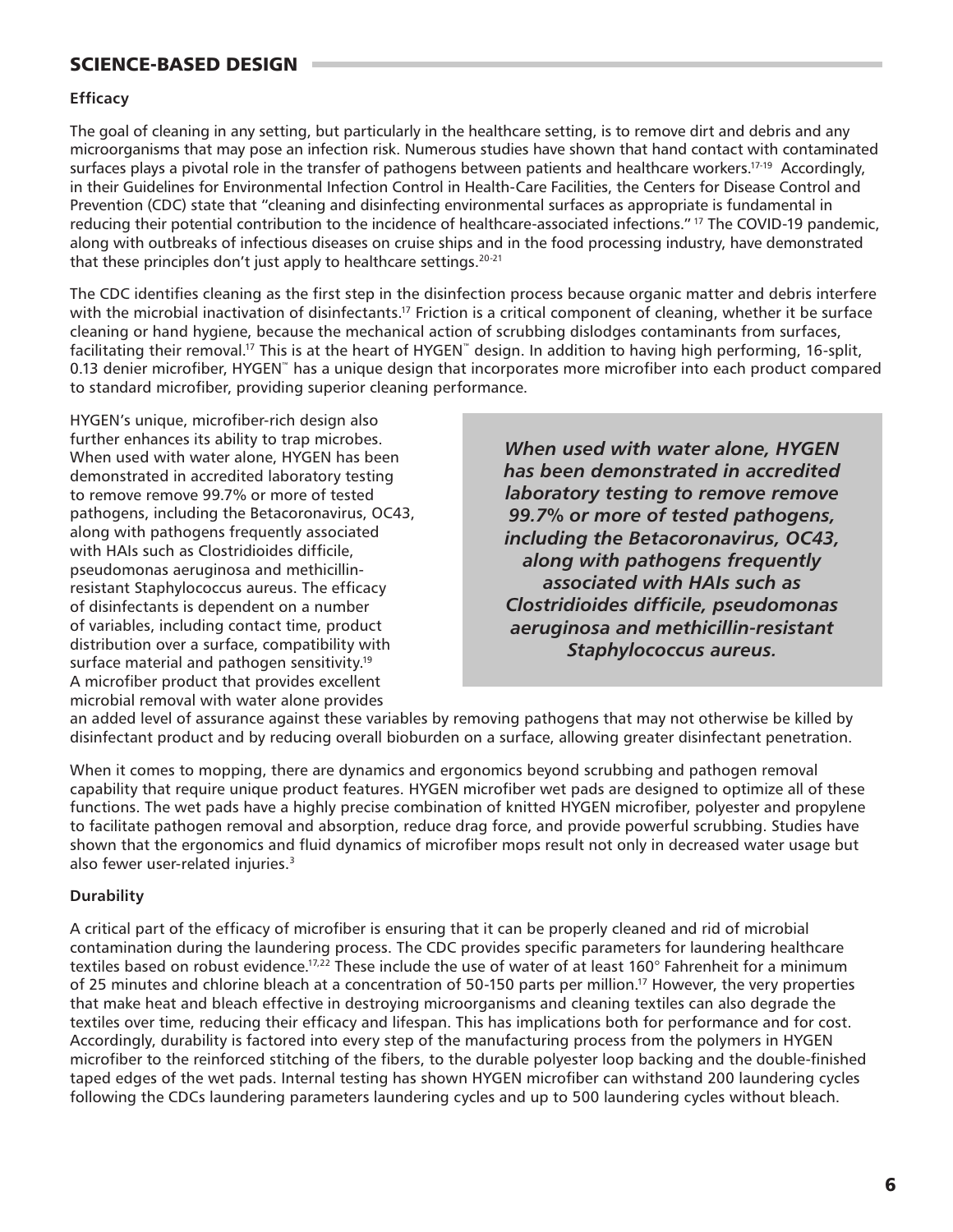## SCIENCE-BASED OUTCOMES AND PERFORMANCE

#### **Microbial Removal/Infection Control**

The first published study evaluating the effectiveness of microfiber mops in removing bacteria from environmental surfaces was published in the *American Journal of Infection Control* in 2007.<sup>4</sup> In this seminal study, Rutala et al compared Rubbermaid Commercial Product (RCP) microfiber mops (note: an earlier product that was not HYGEN) to conventional cotton string mops.4 Their results demonstrated that, *without* the use of a chemical disinfectant, the RCP microfiber mops achieved superior microbial removal (95%) compared to cotton string mops (68%).<sup>4</sup>

More recently, a study also published in the *American Journal of Infection Control*, has demonstrated that use of HYGEN microfiber provides excellent microbe removal.<sup>23</sup> Gillespie et al demonstrated that both durable and disposable HYGEN microfiber cloths had superior cleaning efficacy and microbial removal compared to detergent-impregnated disposable wipes and paper towels dampened with detergent.<sup>23</sup> Testing with fluorescent markers (used as a surrogate for dirt and debris) and UV-light (used to identify marker left behind after cleaning) demonstrated complete removal of fluorescent markers with both HYGEN durable and disposable cloths, while the other cloths left marker streaking.<sup>23</sup> Similarly, in microbiologic testing of surfaces inoculated with a vancomycinresistant strain of *Enterococcus faecium*, both HYGEN™ products removed all of the bacteria while "heavy growth was still detected after detergent wipes and paper towels had been used."<sup>23</sup>

#### **Return on Investment: Efficiency, Cost Savings**

A study performed at the University of California, Davis, and available on the Environmental Protection Agency's (EPA) website, as of the writing of this paper, provided early evidence for resource savings with microfiber.<sup>3</sup> The study did not identify the microfiber brand evaluated, but their study demonstrated a number of key cost savings when using microfiber mops instead of conventional wet mops.<sup>3</sup> Chemical and water usage was lower when using microfiber mops as compared to using conventional wet mops.<sup>3</sup> Additionally, microfiber mops were considerably more efficient than conventional wet mops, thus allowing for reduce cleaning times<sup>3</sup>

# HOSPITALS

At the 674-bed, Joint Commission International-accredited Hospital Israelita Albert Einstein in Brazil, administrators realized significant reductions in valuable resources when switching from their traditional cleaning protocols, which included disposable cloths and spray bottles, to HYGEN microfiber systems.24 Daily and terminal patient room cleaning times were reduced by 19% and 27 %, respectively.24 By providing a change in process, product and cleaning culture, they reported that their use of the Rubbermaid HYGEN Microfiber System reduced their water use by 99% and total chemical consumption for daily cleaning was reduced by 47%.<sup>24</sup> Staff injury risk was also assessed utilizing the Rapid Entire Body Assessment (REBA) tool which collects ergonomic in-use data used to calculate a musculoskeletal injury risk score.<sup>24</sup> The HYGEN microfiber system earned a risk score of 3, indicating a "low ergonomic risk" to healthcare workers, while traditional cleaning methodologies generated a score of 9, indicating a "high ergonomic risk."24

Concerns about Environmental Services staff injury similarly prompted the 550-bed Royal Melbourne Hospital to evaluate the HYGEN system as an alternative to the traditional wringer mop and bucket system.<sup>25</sup> Using a workplace biometric analysis technology for EVS staff, they rolled out the HYGEN system in their intensive care and oncology units.<sup>25</sup> The results from their usage showed that compared with traditional wet mopping, the HYGEN microfiber system posed a 20% lower movement risk.<sup>25</sup> The cleaner spent 49% less time outside of the preferred overall movement range and 33% less time out of the preferred shoulder movement range with the HYGEN system.<sup>25</sup> Furthermore, electromyography (EMG)—a test that assesses the health of muscle and nerve activity—detected lower muscle activity for the lower back and shoulders, indicating a less workintensive process for microfiber than conventional wet mopping.25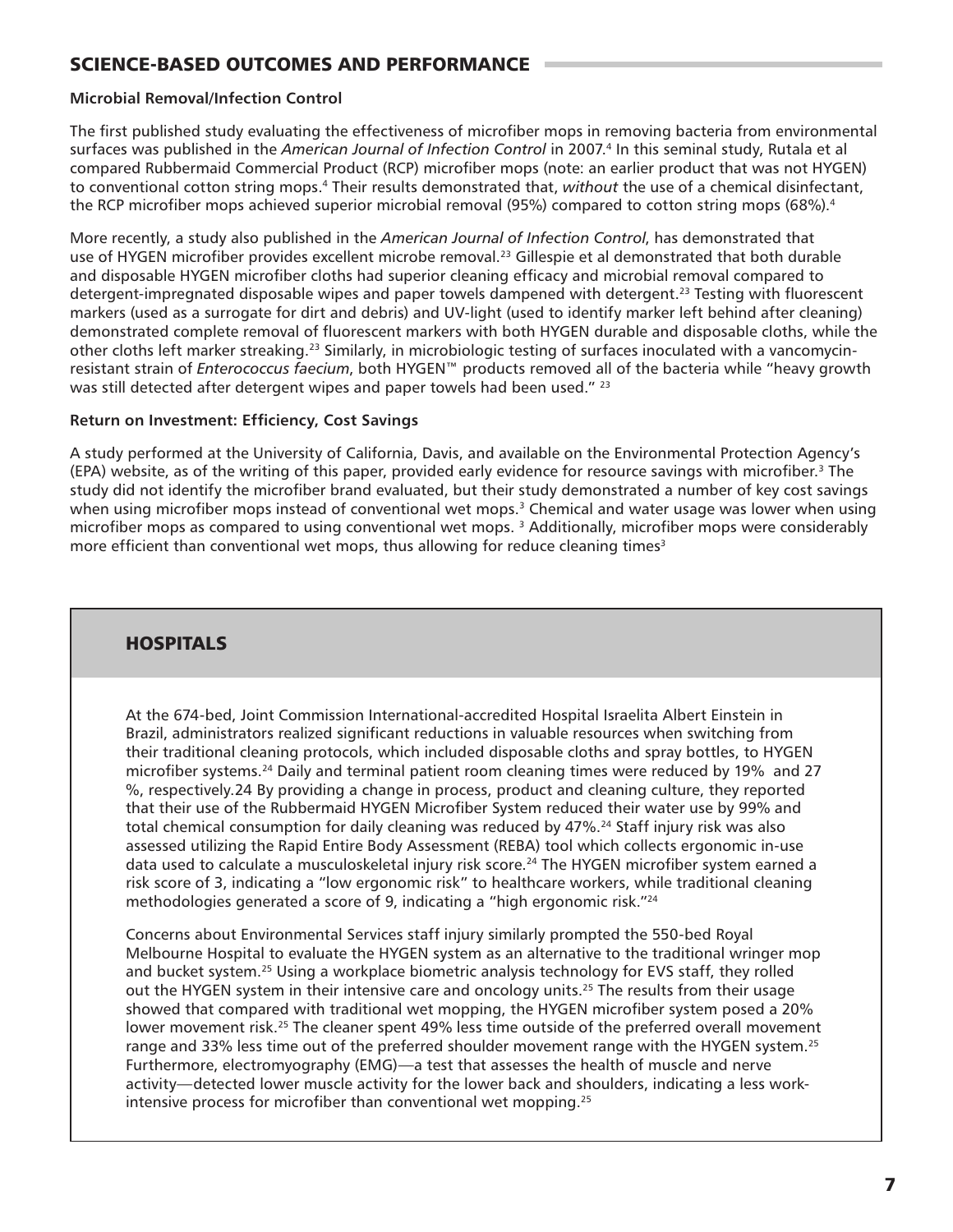## LONG-TERM CARE FACILITIES

A large long-term care facility (LTCF) system in Australia reported increased cleaning efficiency and efficacy when switching from traditional cleaning methods, including wet mopping, to the HYGEN microfiber system.<sup>26</sup> They were able to increase their cleaning frequency by 150 percent without any corresponding increase in labor costs while simultaneously reducing their water usage by 600 liters per day.26 Their cleaning audits demonstrated over 95% of surfaces were appropriately cleaned with the microfiber system, which "outperformed the current and alternative methods."  $26$  Furthermore, they reported widespread staff buy-in to the new system and as of the time of the case study stated that they didn't have a work cover claim related to cleaning since they implemented the HYGEN system.<sup>26</sup>

Another multi-site LTCF system documented a 129% increase in cleaning efficiency after implementing HYGEN as part of a larger solution to improve efficiency and standards.27 The number of rooms cleaned per 6-hour increments jumped from 14 to 32. Cleaning efficacy also improved dramatically.27 Previous audits had demonstrated appropriate cleaning of high-touch surfaces occurred only 33% of the time.<sup>27</sup> After deployment of this effort, which included use of HYGEN<sup>"</sup>, audits revealed proper cleaning of these same surfaces occurred more than 88% of the time.<sup>27</sup>

## **CONCLUSION**

Now more than ever, there is a need for evidence-based cleaning tools. The COVID-19 pandemic has put a spotlight on the critical importance of cleaning and disinfection across all environments. Science is at the heart of all of this—it is the basis upon which cleaning, and disinfection guidelines are developed, it is the discipline guiding the healthcare industry through the COVID-19 pandemic, and it is the driving force behind the design of quality microfiber. Science is also the lens through which outcomes are analyzed and it should be the lens through which microfiber is evaluated. Microfiber is a broad term, but HYGEN microfiber is a product designed with a narrow focus—optimizing infection prevention through innovative, evidence-based cleaning technology.